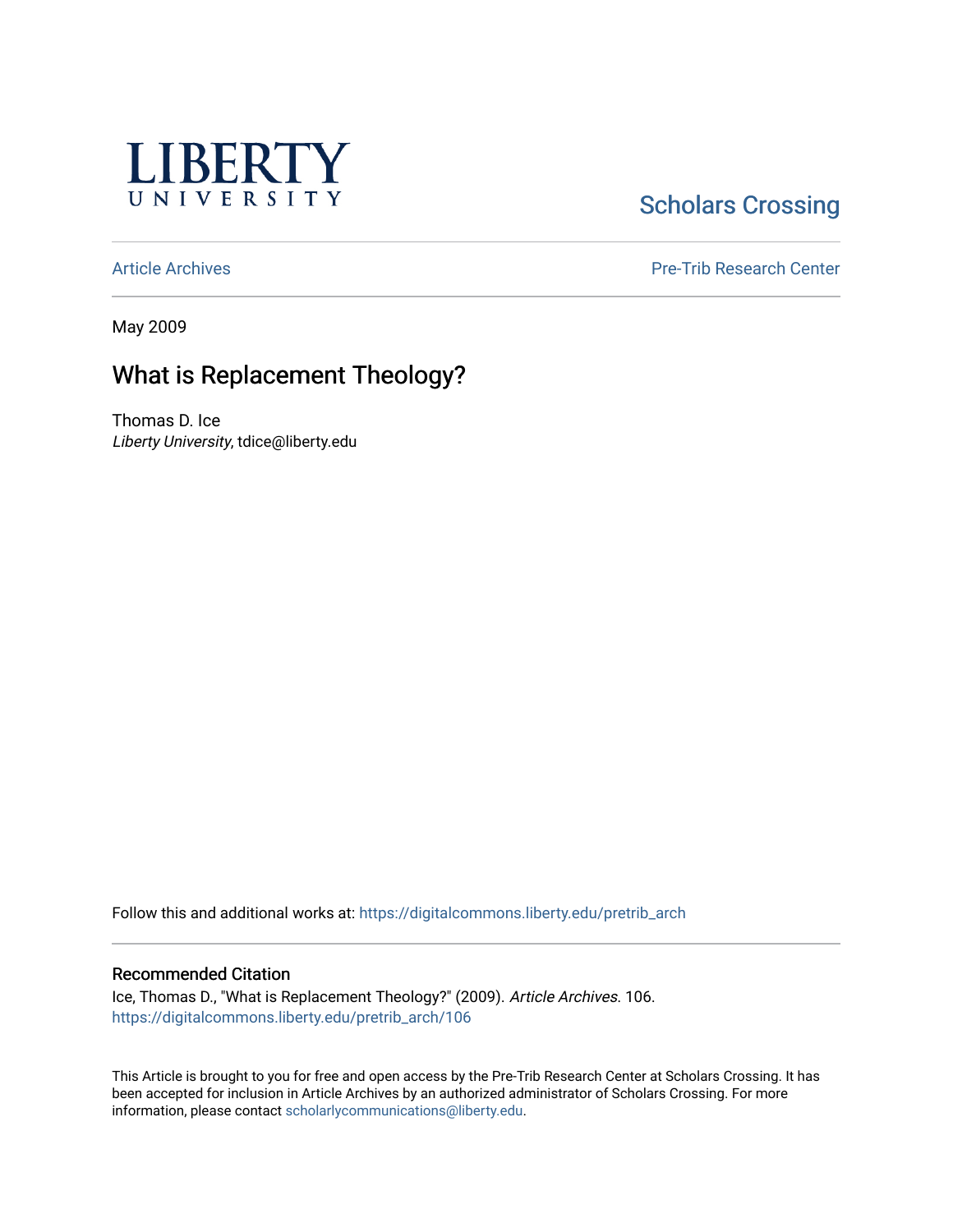## **WHAT IS REPLACEMENT THEOLOGY?**

Tom's Perspectives by Thomas Ice

Replacement theology "is the view that the church is the new or true Israel that has permanently replaced or superseded Israel as the people of God."1 Another term, often found in academic circles, for replacement theology is supersessionism. Replacement theology has been the fuel that has energized Medieval anti-Semitism, Eastern European pogroms, the Holocaust and contemporary disdain for the modern state of Israel. Mike Vlach notes: "The acceptance or rejection of supersessionism may also influence how one views the modern state of Israel and events in the Middle East."<sup>2</sup> Wherever replacement theology has flourished, the Jews have had to run for cover.

#### **DEFINITION AND DESCRIPTION**

Preterist and covenant theologian, Kenneth Gentry defines replacement theology—to which he holds—as follows: "We believe that the international Church has superseded for all times **national** Israel as the **institution** for the administration of divine blessing to the world."<sup>3</sup> We dispensationalists believe that the church is the current instrument through which God is working in this age, but God has a future time in which He will restore national Israel "as the institution for the administration of divine blessing to the world." Gentry adds to his initial statement the following embellishment:

That is, we believe that in the unfolding of the plan of God in history, *the Christian Church is the very fruition of the redemptive purpose of God*. As such, the multi-racial, international Church of Jesus Christ *supersedes* racial, national Israel as the focus of the kingdom of God. Indeed, we believe that the Church becomes "the Israel of God" (Gal. 6:16), the "seed of Abraham" (Gal. 3:29), "the circumcision" (Phil. 3:3), the "temple of God" (Eph. 2:19-22), and so forth. We believe that Jew and Gentile are eternally merged into a "new man" in the Church of Jesus Christ (Eph. 2:12–18). What God hath joined together let no man put asunder!<sup>4</sup>

Walt Kaiser tells us that replacement theology, "declared that the Church, Abraham's spiritual seed, had replaced national Israel in that it had transcended and fulfilled the terms of the covenant given to Israel, which covenant Israel had lost because of disobedience."5 European scholar, Ronald Diprose, defines replacement theology as follows: "the Church completely and permanently replaced ethnic Israel in the working out of God's plan and as recipient of Old Testament promises addressed to Israel." It appears that supersessionists believe that Israel is a "has been" and has no future in the plan of God. The Church inherits all the blessings, while Israel is meant to endure only curses.

#### **THE RISE OF REPLACEMENT THEOLOGY**

Replacement theology has been "the consensus of the church from the middle of the second century A.D. to the present day, with few exceptions."<sup>6</sup> Even though the ante-Nicene fathers were predominately premillennial in their understanding of future things, they laid a groundwork that would lead to the rise and development of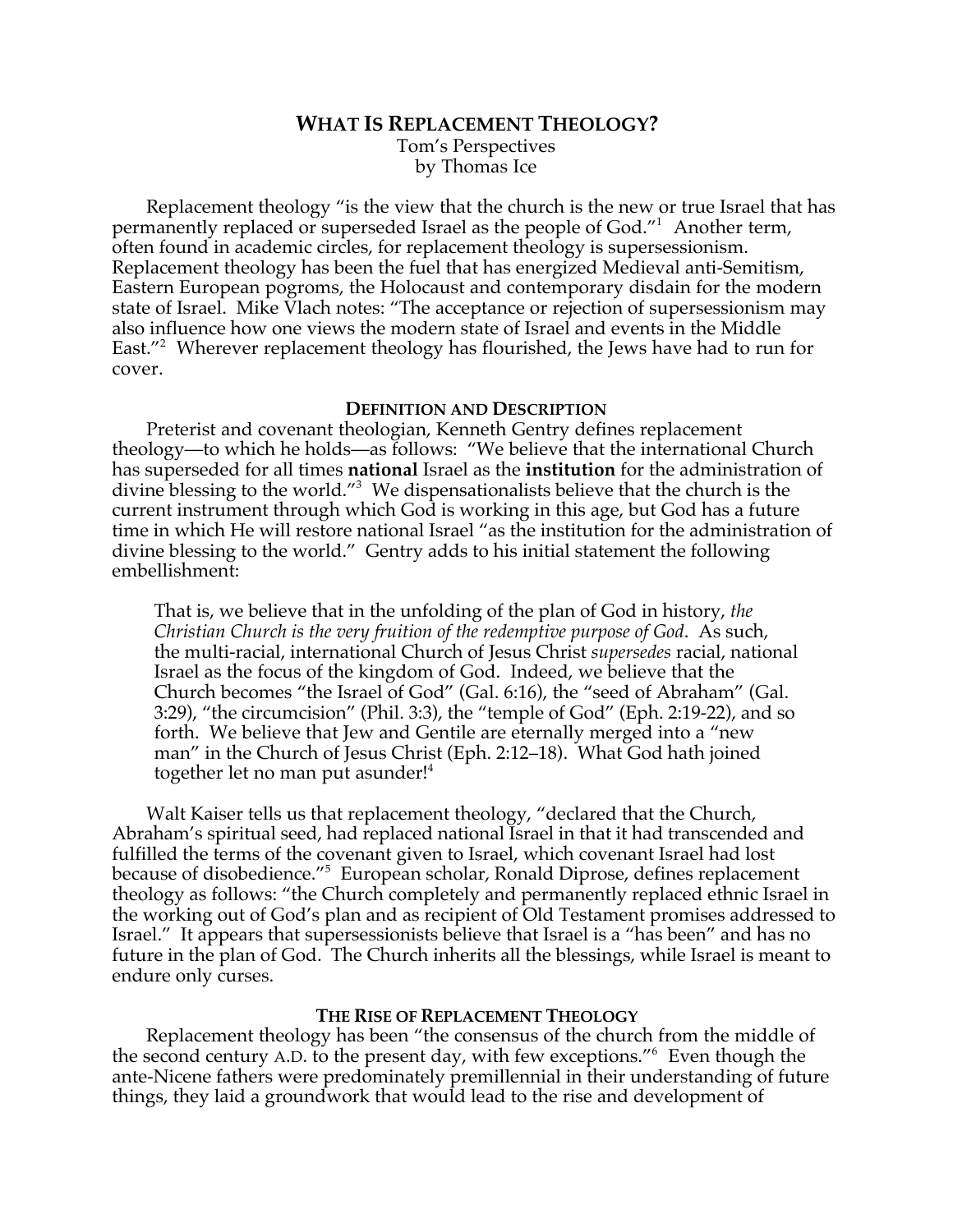replacement theology. Premillennialist Justin Martyr was the first to view "the Christian church as 'the true spiritual Israel' (*Dial. 11*)"7 around A.D. 160. Justin's views laid the groundwork for the growing belief that the church had superseded or replaced Israel. "Misunderstanding of it colours the Church's attitude to Judaism and contributes to anti-Semitism," notes Peter Richardson.<sup>8</sup> He adds, "In spite of the many attributes, characteristics, prerogatives of the latter which are applied to the former, the Church is not called Israel in the NT. The continuity between Israel and the Church is partial; and the discontinuity between Israel B.C. and its continuation A.D. is partial."9

Further, by the time of Irenaeus, it becomes entrenched in Christian theology that "the bulk of Israel's Scriptures [are] indecisive for the formation of Christian doctrine."10 Soulen continues: "In addition to narrowing the thematic focus of the Hebrew Scriptures to the problem of sin and redemption, the standard model also foreshortens the Hebrew Scriptures into a temporal sense. As perceived through the lens of the standard model, the Hebrew Scriptures do not relate a story that extends indefinitely into the future." $^{11}$  Kaiser paints the following developmental picture in the early church:

Replacement theology is not a new arrival in the theological arena, for it probably has its origins in an early political-ecclesiastical alliance forged between Eusebius Pamphilius and the Emperor Constantine. Constantine, regarding himself as God's representative in his role as emperor, gathered all the bishops together on the day of his tricennalia  $(30<sup>th</sup>$  anniversary of his reign), an event, incidentally, which he saw as the foreshadowing of the eschatological Messianic banquet. The results of that meeting, in Eusebius' mind, made it unnecessary to distinguish any longer between the Church and the Empire, for they appeared to merge into one fulfilled kingdom of God on earth in the present time. Such a maneuver, of course, nicely evacuated the role and the significance of the Jewish people in any kingdom considerations. Here began the long trail of replacement theology.<sup>12</sup>

The details about Israel's future, especially in the Old Testament, are simply missing as a part of the development of Christian theology. Jeffrey Siker cites this issue as the primary reason for the disinheriting of the Jews within the early Christian church. "The first factor is the diminishing emphasis upon the eschatological dimensions of the Christian faith."<sup>13</sup>

#### **THE IMPACT OF REPLACEMENT THEOLOGY**

"The doctrine of replacement theology reflects a wide range of Christian thinking," notes Menachem Benhayim. "From utterly malignant anti-Jewish hatred to simple misunderstanding and misapplication of biblical texts."14 Since Israel is a subject found on just about every page of the Old and New Testaments, to get that subject wrong can only lead to a mega-distortion of Scripture. This has indeed been the case throughout the history of the church.

Paul says in Romans 11:7–8, "But if some of the branches were broken off, and you, being a wild olive, were grafted in among them and became partaker with them of the rich root of the olive tree, do not be arrogant toward the branches; but if you are arrogant, remember that it is not you who supports the root, but the root supports you." Yet, this history of most during the church age has been an attitude of arrogance toward God's wayward, chosen people—Israel.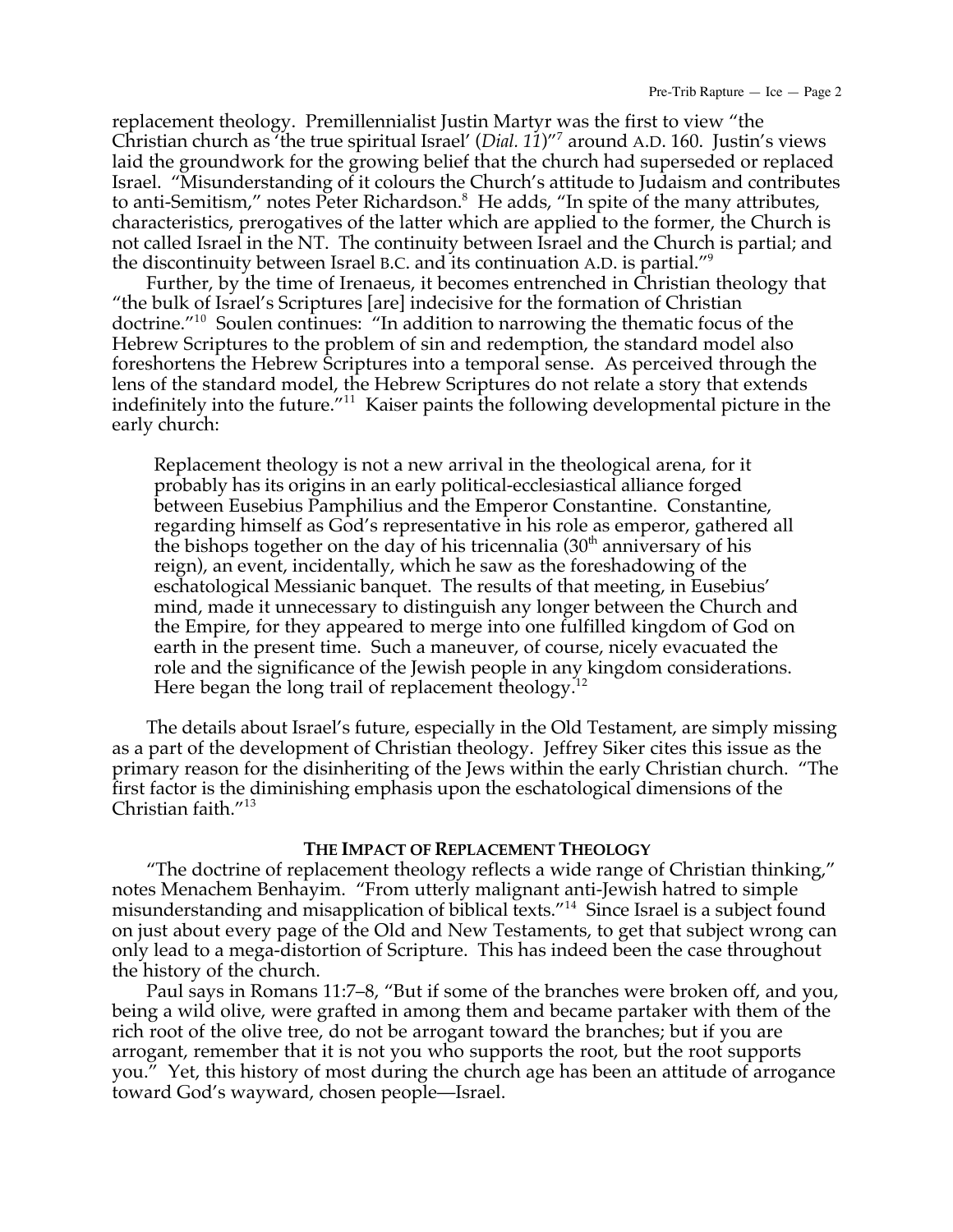Such an attitude of arrogance has led to a distortion of so many biblical teachings. The church often allegorizes many portions of the Bible, both Old and New Testaments, in order to teach that since the time of Christ Israel has no claim to the land of Israel. Replacement theologian Colin Chapman obfuscates the issue as follows: "the coming of the kingdom of God through Jesus the Messiah has transformed and reinterpreted all the promises and prophecies in the Old Testament. . . . Jesus the Messiah, who lived, died and was raised from death *in the land*, has opened the kingdom of God to people of all races, making all who follow him into 'one new humanity' (Ephesians 2:15, NRSV)."<sup>15</sup> As Hebrew Christian Arnold Fruchtenbaum is fond of saying, "While the church is said to be a partaker in Israel's promises in the New Testament, nowhere is she said to be a taker over of Israel's promises."

### **CONCLUSION**

"Replacement theology is just plain bad news for both the Church and Israel, $^{\prime\prime 16}$ declares Kaiser. Not only does the Bible distinguish between God's plan for Israel and His plan for the church, but it also teaches a distinction between saved and lost Jewish individuals. This is one of the things denied by replacement theology. British commentator C. E. B. Canfield, who is by no means a Bible thumping fundamentalist (a rare moment in academia), provides the following appropriate apology:

It is only where the Church persists in refusing to learn this message, where it secretly—perhaps quite unconsciously!—believes that its own existence is based on human achievement, and so fails to understand God's mercy to itself, that it is unable to believe in God's mercy for still unbelieving Israel, and so entertains the ugly and unscriptural notion that God has cast off His people Israel and simply replaced it by the Christian Church. These three chapters [Romans 9—11] emphatically forbid us to speak of the Church as having once and for all taken the place of the Jewish people.... But the assumption that the Church has simply replaced Israel as the people of God is extremely common. . . . And I confess with shame to having also myself used in print on more than one occasion this language of the replacement of Israel by the Church.<sup>17</sup>

Yet, today, even some evangelicals, are attempting to develop new reasons to replace Israel with the church. May God help us all to understand His Scripture more clearly! Maranatha!

## **ENDNOTES**

 $\overline{a}$ 

<sup>&</sup>lt;sup>1</sup> Michael J. Vlach, "The Church as a Replacement of Israel: An Analysis of Supersessionism," (PhD dissertation at Southeaster Baptist Theological Seminary, Wake Forest, NC, 2004), p. xv. <sup>2</sup> Vlach, "Replacement of Israel," p. 10.

<sup>3</sup> Kenneth L. Gentry, Jr., "Supersessional Orthodoxy; Zionistic Sadism," *Dispensationalism in Transition*, Vol. VI, No. 2; Feb. 1993, p. 1.

<sup>4</sup> Kenneth L. Gentry, Jr., "The Iceman Cometh! Moronism Reigneth!," *Dispensationalism in Transition*, Vol. VI, No. 1; Jan. 1993, p. 1.

<sup>5</sup> Walter C. Kaiser, Jr., "An Assessment of 'Replacement Theology,'" *Mishkan* (No. 21; 1994), p. 9.

<sup>6</sup> H. Wayne House, "The Church's Appropriation of Israel's Blessings" in H. Wayne House, editor, *Israel: The Land and the People* (Grand Rapids: Kregel, 1998), p. 77.